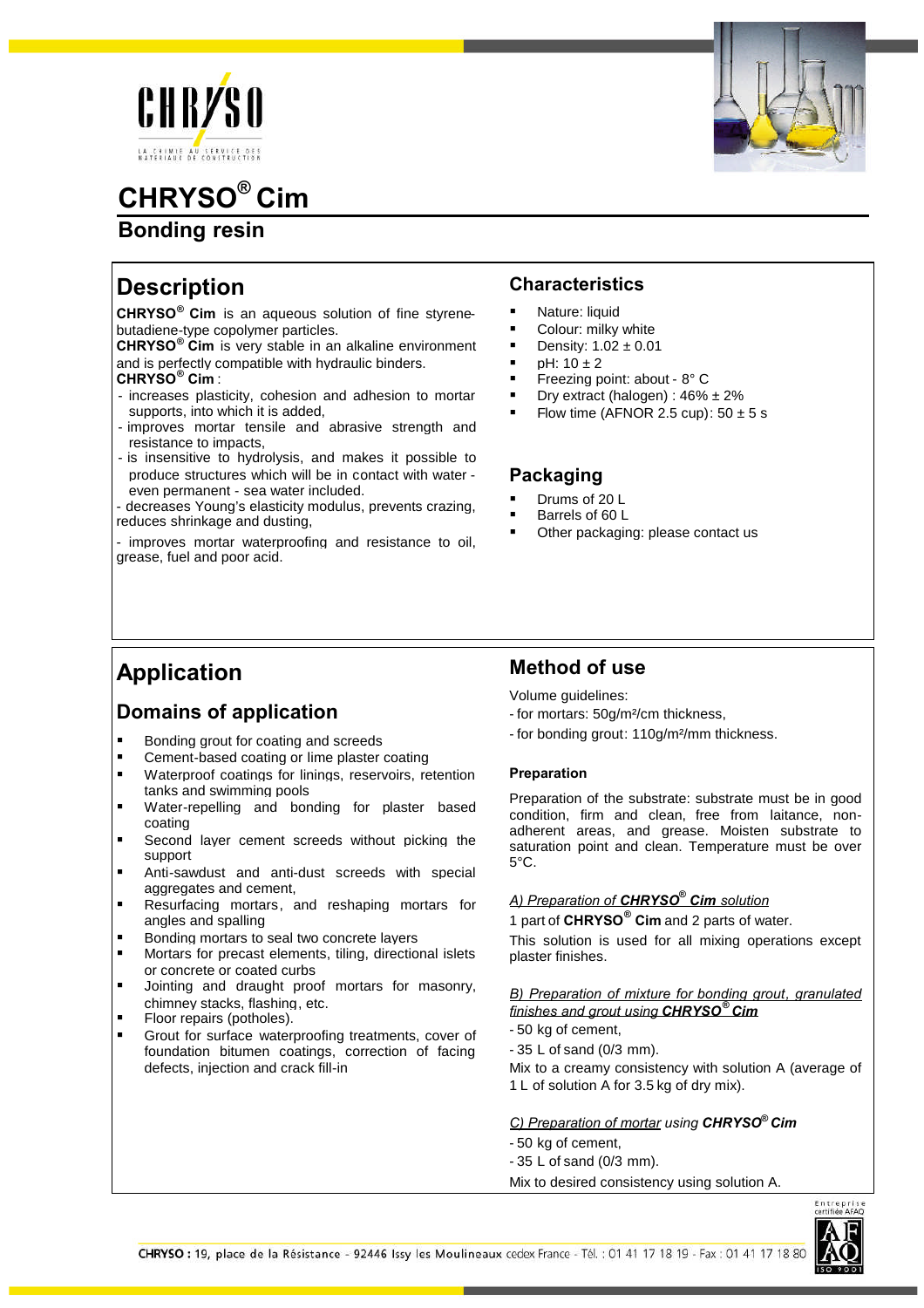





# **CHRYSO® Cim Binding resin**

# **Method of use (continued)**

Mix by hand, as for a normal mortar, or in a cement mixer or agitator, until a homogeneous consistency is obtained. Do not mix for a long time.

### **Application**

### Coating

After preparing the substrate as described under "**Preparation"**, apply a scratch coat using mixture B and leave to harden (until it cannot be scratched with a fingernail). Apply mortar C in one or more coats, depending on the desired thickness and strike off, but do not finish with trowel.

Apply the top coat with mortar C, using sand sieved through a 0/2 mm riddle, and finish with a float and/or trowel.

Lime plaster finishes are made of:

- 50 kg of cement,

- 40 kg of lime,

- 150 L of sand.

If applying coatings to extremely damp or seeping substrates (shaft linings, waterproof coatings), add from 2 to 2.5 L of **CHRYSO® Xel CLS** to 100 kg cement to the scratch coat.

Gripping and water-repelling plaster finishes are obtained by preparing a special solution composed of 1 part of **CHRYSO® Cim** and 4 parts of water.

Prepare mortar composed of: 25 kg of plaster, 75 kg of sand and 25 L of solution A.

Spray a 3-5 mm layer of liquid mortar over the prepared substrate.

Leave to harden and apply pure plaster finish mixed with the solution (using method given in DTU 25-1).

### Screeds

Prepare the substrate as described under "**Preparation"**. Apply a 2-3 mm layer of slurry B with a broom. Spread a layer of screed made from mortar C and mixed to the consistency of "damp soil" over the fresh grout (slurry B should still be fresh). Strike off and float and/or smooth with a trowel.

Protect from dehydration by spraying with solution A (150 g/m²) 1 or 2 hours after application.

Moisten after 24 hours for a period of 3 days.

To improve resistance to wear and corrosion,

replace mortar C with mortar composed of:

- 50 kg of cement,

- 40 kg of hard aggregate finishing,

- 50 L of sand (0/3mm).

Resurfacing and reshaping

Prepare the substrate as described under "**Preparation"**. Prepare mortar C using sand (0/2 mm) mixed to a firm consistency. Brush the substrate with solution A into soaking. Apply the mortar before dry (when still tacky). Strike off or float and smooth with a trowel.

#### Construction joints

Use a pressurised water jet to wash the concrete at the construction joints. Prepare mortar C with a plastic consistency and spread over the wet surface to a thickness of 2-3cm. Pour concrete immediately, placing it carefully (with rodding nor vibration), to ensure a good connection between the concrete and the mortar.

### Bedding mortars

Precast elements: moisten and prepare the substrate as described under "**Preparation"**. Apply mortar C mixed to a plastic consistency to the fixed part and immediately set the precast element on it, forcing a small amount of mortar round the outside. Remove the excess before finishing the joint.

Tiling: To lay vertical tiling on unsurfaced or masonry concrete, prepare the substrate and lay the tiling in the normal way, using mortar C.

To lay floor tiling, prepare the substrate as described under "**Preparation"**.

Prepare special mortar composed of 1 part of cement and 3 parts of sand (100 L of sand to 1 bag of cement) mixed with solution A.

Spread the mortar and strike off. Lay the tiling. Tap with a hammer to force a small amount of mortar into the joints. Spread the mortar on an area sufficiently small to lay tiles before setting. Treat the joints using laitance made of white or grey cement mixed with solution A.

### Joints and roofing

Scrape out joints to a depth of a few centimetres, if necessary. Wash using a pressurised water jet. Apply mortar C to the wet substrate. Ensure that joints are not too deep or protruding, according to DTU 20-11.

Mortar C is also used to carry out waterproofing repairs on roofing (flashing, chimney stacks, reveals and ridge bedding).

### Floor repairs

Prepare the substrate as described under "**Preparation"**. Apply slurry B with a broom and spread mortar C over the fresh grout. Strike off and smooth with a float or trowel.

Substrate treatment

(water-proofing or overlapping). Clean and moisten substrates and apply slurry B made with fine sand (0/1 mm), mixed to a creamy or liquid consistency. Brush on 1 or 2 layers, leaving 4 to 5 hours between each application.